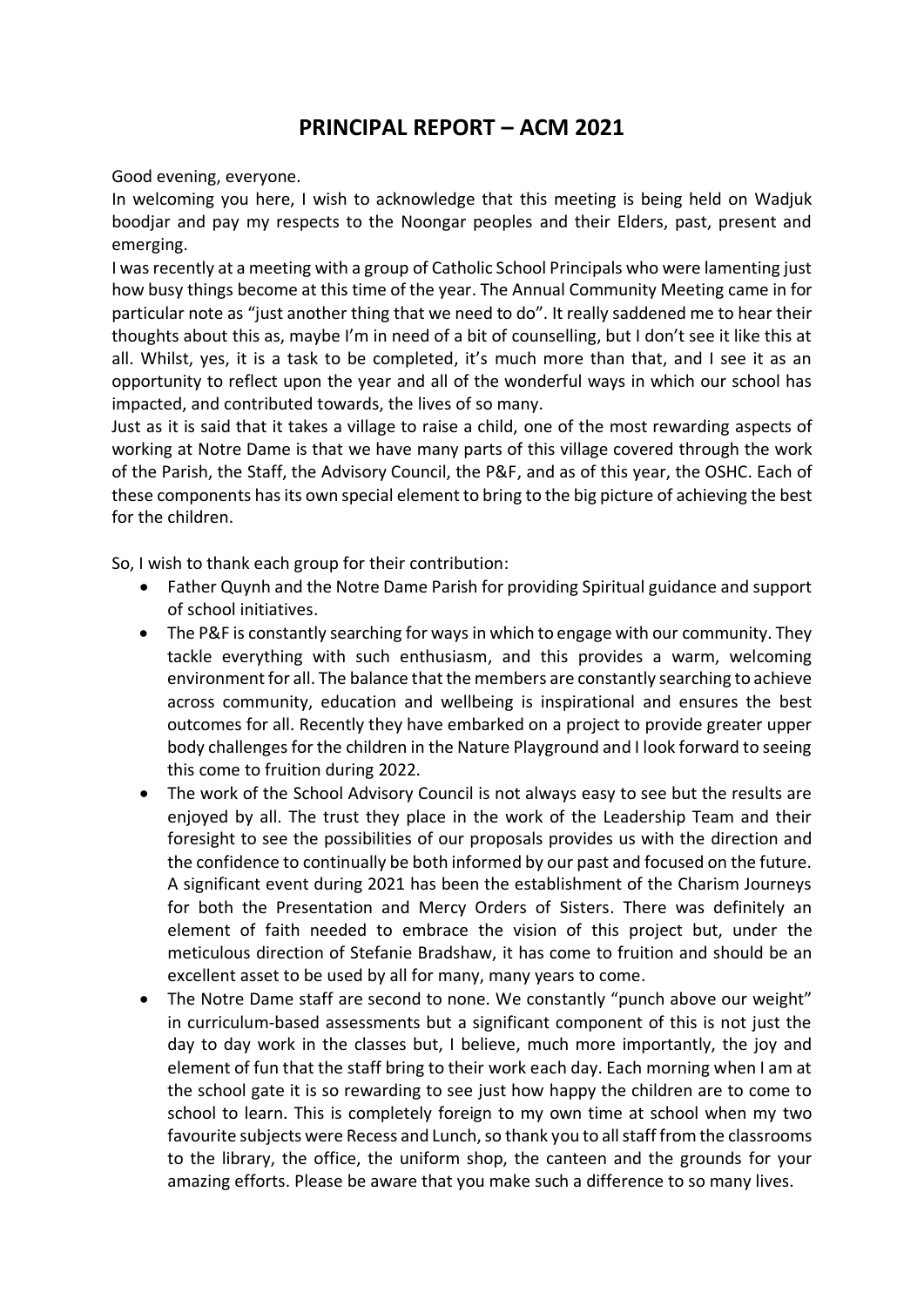• This year, in response to perceived need within our community, we introduced our Outside School Hours Care facility. This had been a long time in the making and has continued to flourish as the year has progressed under the guidance of Sharene Hall and her team. Sharene has embraced all aspects of the OSHC and tied them seamlessly to the ethos and Charism of our school.

It would be very remiss for me to speak of the OSHC without acknowledging the outstanding efforts of Sharmane Dowse in getting the facility up and running. I have no doubt that we would not have commenced when we did without the dogged determination shown by Sharmane to hold all parties, that constantly created barriers, to account.

The long-awaited OSHC has surpassed all expectations and our biggest problem now is how to accommodate all who are looking for places.

• My final thank you is to my Leadership Team. I am truly blessed to have Daniela, Stefanie and Stephen doing their best to make me look good, a difficult task at the best of times. With David Shumack along for the ride on most occasions, what more could a Principal ask for? Their dedication to our school and the desire to help everyone to be the best that they can be, is exceptional. The role of school leadership is complex and becoming even more so each year but, with the wonderful support of such talented and dedicated leaders such as Daniela, Stefanie, Stephen and David, our school is well placed to remain an exemplar for others to aspire to.

Our future at Notre Dame certainly looks bright but there will be some challenges.

- The Covid-19 situation will continue to be with us for some time and, I suspect, what will occur as our borders open will present new challenges for us all to deal with. As we have shown in the past, our school will be ready at short notice to support our community whatever the challenges that may be presented.
- Another significant challenge may be the future Catholicity of our school. For some time, we have seen a reduction in the way in which people interact with the church and the relevance they attach to this. Our school has operated counter to this trend, maintaining a Catholic enrolment at around 70%, when many others of our schools are operating at closer to 60% or below. Our 4YO Kindergarten enrolment for 2022, however, has a Catholic enrolment of 50% and, while this may only be for this particular year, it is important that we remain vigilant of any trend that may form and respond appropriately to this should the need arise. We are very proudly Catholic and will continue to be so, and any families who wish to access our wonderful school will need to be fully supportive of our Catholic programmes and rituals.

In closing I wish to thank you all for your continued efforts to make Notre Dame Catholic Primary School a beacon of high-quality education and exceptional standards. Having worked in five Catholic Primary Schools and been Principal of four of these, I believe I am well-placed to say that this is an amazing school, and we are all so privileged to be associated with it.

But wait, there's more! Whilst I won't be revealing the staffing for 2022 at this stage, I am able to tell you that two members of our staff will be retiring at the end of this year. Both have been very long serving members of our school and I'm sure you all join with me in